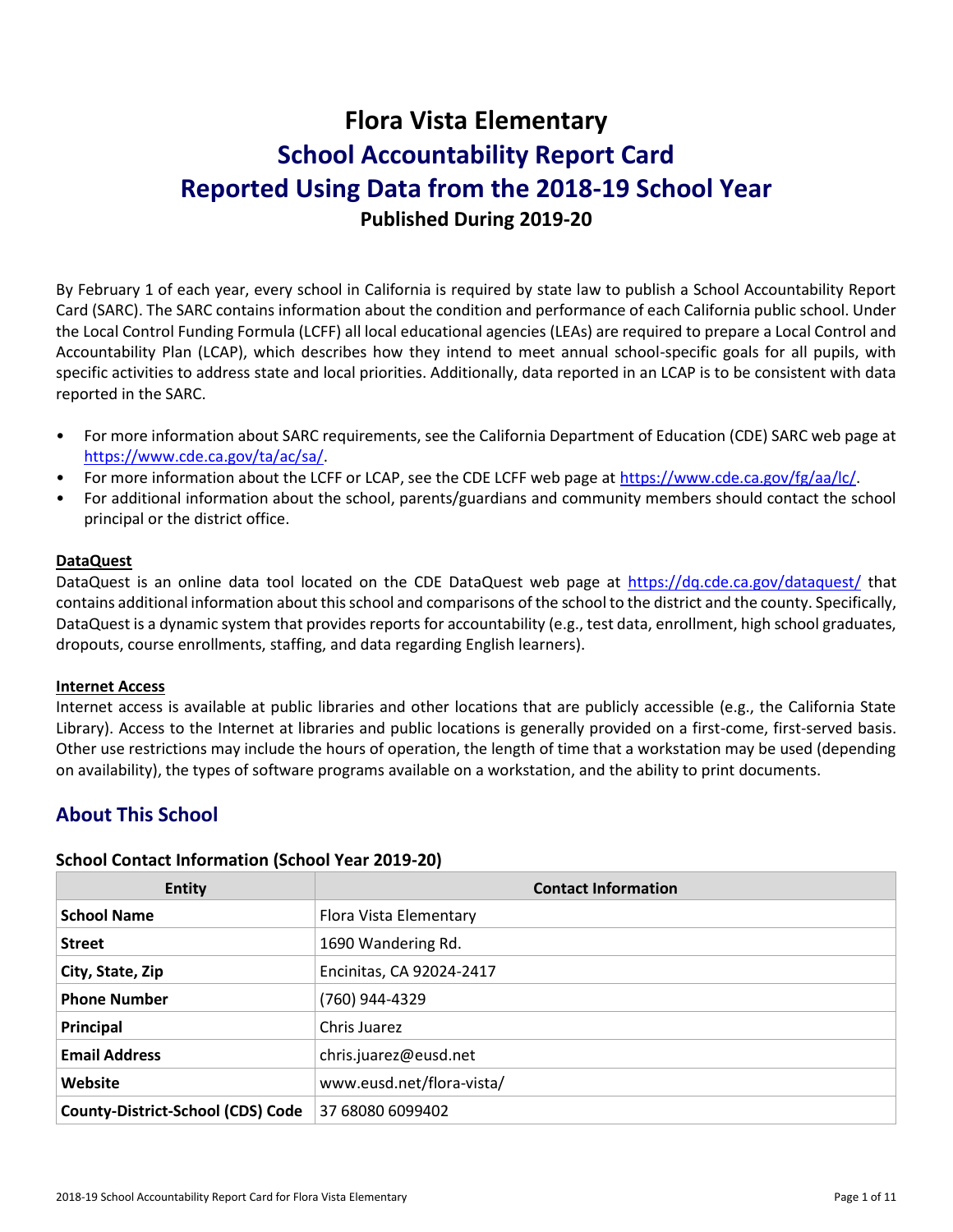| <b>Entity</b>        | <b>Contact Information</b>                        |
|----------------------|---------------------------------------------------|
| <b>District Name</b> | <b>Encinitas Union Elementary School District</b> |
| <b>Phone Number</b>  | 760.944.4300                                      |
| Superintendent       | Andrée Grey                                       |
| <b>Email Address</b> | Andrée.Grey@eusd.net                              |
| Website              | www.eusd.net/pages/default.aspx                   |

### **School Description and Mission Statement (School Year 2019-20)**

Flora Vista Elementary School, recognized four times as a California Distinguished School by the California Department of Education, is one of nine award-winning elementary schools located in the Encinitas Union School District. Our school's emphasis on Leadership in Civics & Science prepares students to be successful and contributing members of the rapidly evolving world in which they live. We were the only California elementary school to be honored with the 2019 Civic Learning Awards of Excellence, and were a recipient of the CA Golden Bell Award for our preschool learning program. At Flora Vista, we strive to incorporate a DREAMS model of education throughout students' experience at Flora Vista, in which the process skills of Design Thinking & Research drive the teaching & learning that connects the content areas (including Engineering, Arts, Math, and Science). Technology is used by all students in that process, as they access and produce content in a 1:1 iPad environment, and an emphasis on information literacy threads throughout all content areas. Our students have the opportunity to learn in environments ranging from our school garden to our EUSD Farm Lab satellite campus, all supported by an energetic and passionate staff. To support the development of the whole child, students participate in yoga and health & wellness lessons, and consultants provide supplemental instruction in the arts/music, science, and physical education.

Our school is nestled in the heart of the beautiful and family-friendly Village Park area, serving approximately 460 students in kindergarten through sixth grade. Due in large part to our very active, supportive, and fun PTA, Flora Vista has the feel of a true neighborhood school. Our community actively supports Walk and Bike to School Days, and the concept of "Safe Routes to School" for pedestrians and bicycle riders.

| <b>Grade Level</b>      | <b>Number of Students</b> |
|-------------------------|---------------------------|
| Kindergarten            | 68                        |
| Grade 1                 | 72                        |
| Grade 2                 | 69                        |
| Grade 3                 | 48                        |
| Grade 4                 | 65                        |
| Grade 5                 | 56                        |
| Grade 6                 | 73                        |
| <b>Total Enrollment</b> | 451                       |

### **Student Enrollment by Grade Level (School Year 2018-19)**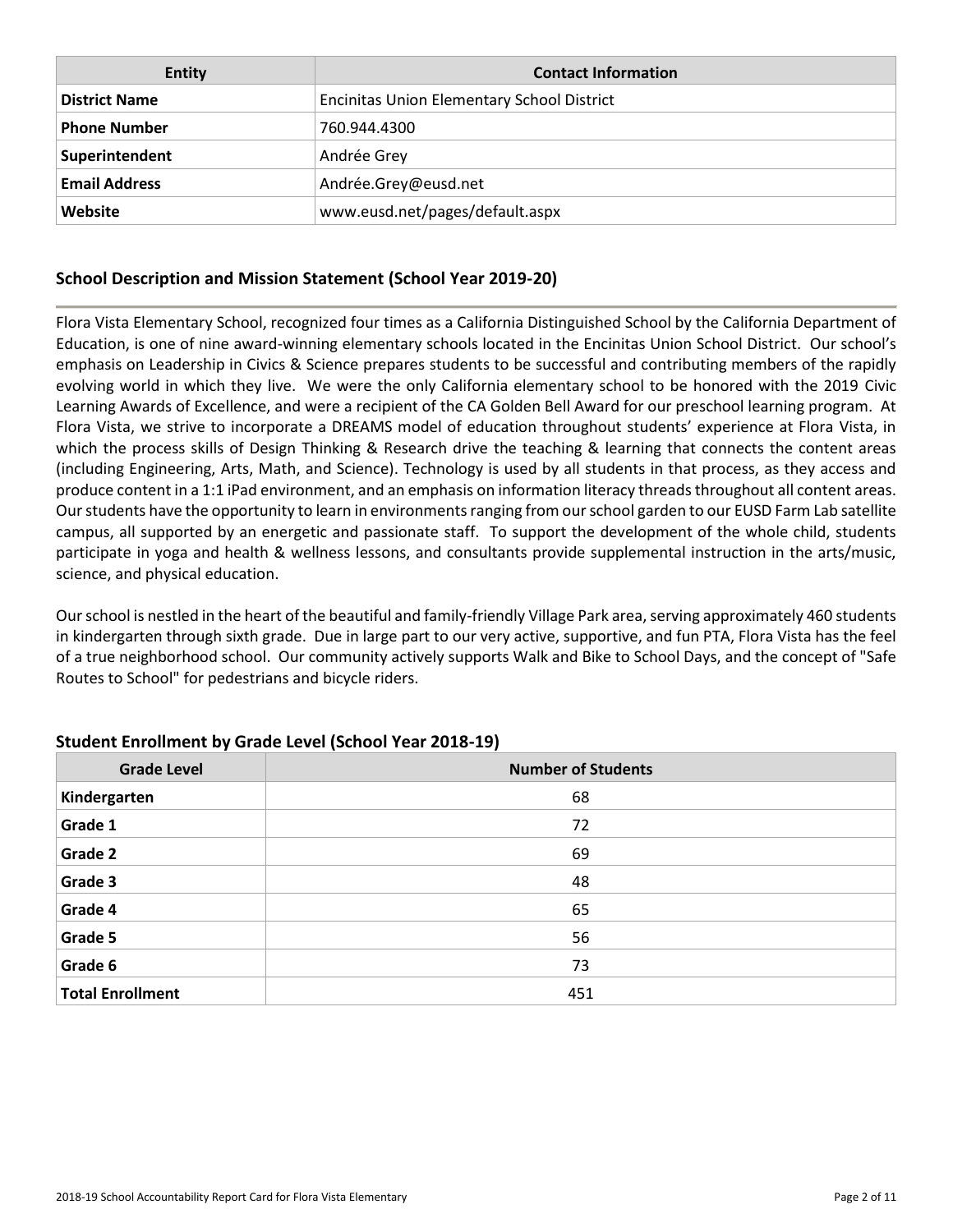### **Student Enrollment by Group (School Year 2018-19)**

| <b>Student Group</b>                   | <b>Percent of Total Enrollment</b> |
|----------------------------------------|------------------------------------|
| <b>Black or African American</b>       | 0.7                                |
| American Indian or Alaska Native       | 0.7                                |
| Asian                                  | 4.7                                |
| <b>Filipino</b>                        | 0.7                                |
| <b>Hispanic or Latino</b>              | 12.2                               |
| White                                  | 75.2                               |
| <b>Two or More Races</b>               | 4.7                                |
| <b>Socioeconomically Disadvantaged</b> | 10.2                               |
| <b>English Learners</b>                | 4.2                                |
| <b>Students with Disabilities</b>      | 11.1                               |
| <b>Foster Youth</b>                    | 0.2                                |
| <b>Homeless</b>                        |                                    |

# **A. Conditions of Learning**

### **State Priority: Basic**

The SARC provides the following information relevant to the State priority: Basic (Priority 1):

- Degree to which teachers are appropriately assigned and fully credentialed in the subject area and for the pupils they are teaching;
- Pupils have access to standards-aligned instructional materials; and
- School facilities are maintained in good repair

### **Teacher Credentials**

| <b>Teachers</b>                                                    | <b>School</b><br>2017-18 | <b>School</b><br>2018-19 | <b>School</b><br>2019-20 | <b>District</b><br>2019-20 |
|--------------------------------------------------------------------|--------------------------|--------------------------|--------------------------|----------------------------|
| <b>With Full Credential</b>                                        | 18                       | 18                       | 23                       | 250                        |
| Without Full Credential                                            | 0                        | 0                        |                          |                            |
| Teaching Outside Subject Area of Competence (with full credential) | 0                        | 0                        |                          |                            |

### **Teacher Misassignments and Vacant Teacher Positions**

| Indicator                                             | 2017-18 | 2018-19 | 2019-20 |
|-------------------------------------------------------|---------|---------|---------|
| <b>Misassignments of Teachers of English Learners</b> |         |         |         |
| Total Teacher Misassignments*                         |         |         |         |
| <b>Vacant Teacher Positions</b>                       |         |         |         |

Note: "Misassignments" refers to the number of positions filled by teachers who lack legal authorization to teach that grade level, subject area, student group, etc. \*Total Teacher Misassignments includes the number of Misassignments of Teachers of English Learners.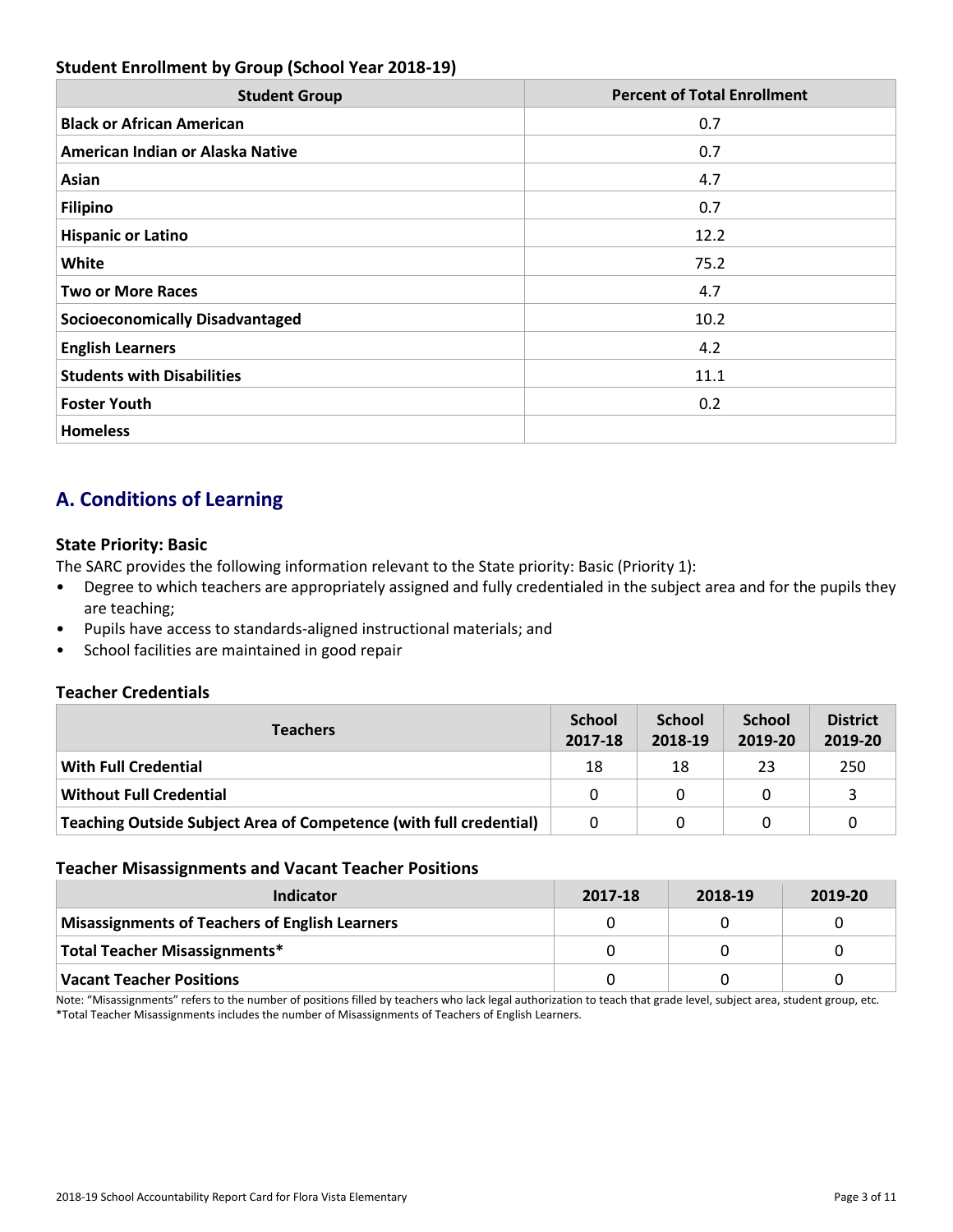### **Quality, Currency, Availability of Textbooks and Instructional Materials (School Year 2019-20)**

**Year and month in which data were collected:** September, 2019

| <b>Subject</b>                | <b>Textbooks and Other Instructional</b><br><b>Materials/year of Adoption</b> | <b>From Most</b><br>Recent<br><b>Adoption?</b> | <b>Percent Students</b><br><b>Lacking Own</b><br><b>Assigned Copy</b> |
|-------------------------------|-------------------------------------------------------------------------------|------------------------------------------------|-----------------------------------------------------------------------|
| <b>Reading/Language Arts</b>  | National Geographic/2017                                                      | Yes                                            | 0                                                                     |
| <b>Mathematics</b>            | Scott Foresman-Addison Wesley/2009                                            | Yes                                            | 0                                                                     |
| <b>Science</b>                | Houghton Mifflin/2007                                                         | Yes                                            | 0                                                                     |
| <b>History-Social Science</b> | Harcourt/2006                                                                 | Yes                                            | 0                                                                     |

### **School Facility Conditions and Planned Improvements (Most Recent Year)**

Flora Vista Elementary School provides a safe, clean environment for students, staff, and volunteers. The school facilities were built in 1979 and currently include the library, multipurpose room, staff lounge, 22 permanent classrooms, three portable classrooms, a preschool building with four classrooms, and three playgrounds. During the 2005-06 school year, the office was modernized. The intercom system was updated during 2016-17. The media center was remodeled during the 2010-11 school year.

District maintenance supervisors are proactive and conduct inspections at school sites on a continual basis. Repairs necessary to keep the school in good repair and working order are completed in a timely manner. A work order process is used to ensure efficient service and that emergency repairs are given the highest priority.

All schools within the Encinitas Union School District are in the process of receiving various site upgrades based on the Capital Facilities and Technology Plan submitted as a component of Proposition P that was passed by the voters in November 2010.

### **School Facility Good Repair Status (Most Recent Year)**

Using the **most recently collected** FIT data (or equivalent), provide the following:

- Determination of repair status for systems listed
- Description of any needed maintenance to ensure good repair
- The year and month in which the data were collected
- The overall rating

### **Year and month of the most recent FIT report:** March 1, 2019

| <b>System Inspected</b>                                             | <b>Rating</b> | <b>Repair Needed and Action Taken or Planned</b> |
|---------------------------------------------------------------------|---------------|--------------------------------------------------|
| <b>Systems:</b> Gas Leaks,<br>Mechanical/HVAC, Sewer                | Good          |                                                  |
| <b>Interior: Interior Surfaces</b>                                  | Good          |                                                  |
| <b>Cleanliness: Overall Cleanliness,</b><br>Pest/Vermin Infestation | Good          |                                                  |
| <b>Electrical: Electrical</b>                                       | Good          |                                                  |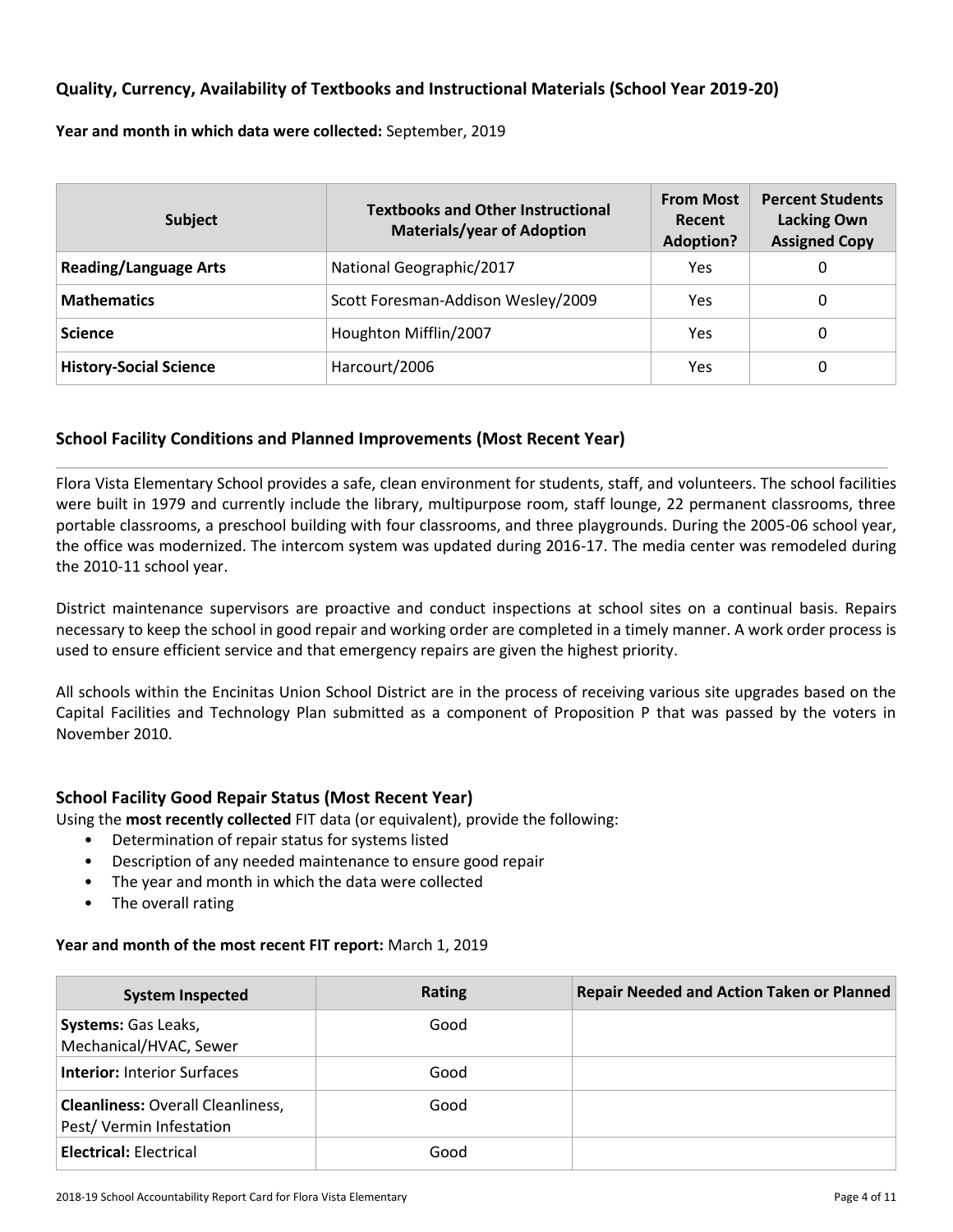| <b>System Inspected</b>                                                       | Rating    | <b>Repair Needed and Action Taken or Planned</b> |
|-------------------------------------------------------------------------------|-----------|--------------------------------------------------|
| Restrooms/Fountains: Restrooms,<br>Sinks/Fountains                            | Good      |                                                  |
| Safety: Fire Safety, Hazardous<br>Materials                                   | Good      |                                                  |
| Structural: Structural Damage,<br><b>Roofs</b>                                | Good      |                                                  |
| <b>External: Playground/School</b><br>Grounds, Windows/<br>Doors/Gates/Fences | Good      |                                                  |
| <b>Overall Rating</b>                                                         | Exemplary |                                                  |

# **B. Pupil Outcomes**

### **State Priority: Pupil Achievement**

The SARC provides the following information relevant to the State priority: Pupil Achievement (Priority 4):

- **Statewide assessments** (i.e., California Assessment of Student Performance and Progress [CAASPP] System, which includes the Smarter Balanced Summative Assessments for students in the general education population and the California Alternate Assessments [CAAs] for English language arts/literacy [ELA] and mathematics given in grades three through eight and grade eleven. Only eligible students may participate in the administration of the CAAs. CAAs items are aligned with alternate achievement standards, which are linked with the Common Core State Standards [CCSS] for students with the most significant cognitive disabilities); and
- The percentage of students who have successfully completed courses that satisfy the requirements for entrance to the University of California and the California State University, or career technical education sequences or programs of study.

# **CAASPP Test Results in ELA and Mathematics for All Students Grades Three through Eight and Grade Eleven**

### **Percentage of Students Meeting or Exceeding the State Standard**

| <b>Subject</b>                                                        | <b>School</b><br>2017-18 | <b>School</b><br>2018-19 | <b>District</b><br>2017-18 | <b>District</b><br>2018-19 | <b>State</b><br>2017-18 | <b>State</b><br>2018-19 |
|-----------------------------------------------------------------------|--------------------------|--------------------------|----------------------------|----------------------------|-------------------------|-------------------------|
| <b>English Language Arts/Literacy</b><br>$\sqrt{(grades 3-8 and 11)}$ | 78                       | 75                       | 75                         | 75                         | 50                      | 50                      |
| <b>Mathematics</b><br>$\vert$ (grades 3-8 and 11)                     | 76                       | 72                       | 71                         | 71                         | 38                      | 39                      |

Note: Percentages are not calculated when the number of students tested is ten or less, either because the number of students in this category is too small for statistical accuracy or to protect student privacy.

Note: ELA and mathematics test results include the Smarter Balanced Summative Assessment and the CAA. The "Percent Met or Exceeded" is calculated by taking the total number of students who met or exceeded the standard on the Smarter Balanced Summative Assessment plus the total number of students who met the standard (i.e., achieved Level 3-Alternate) on the CAAs divided by the total number of students who participated in both assessments.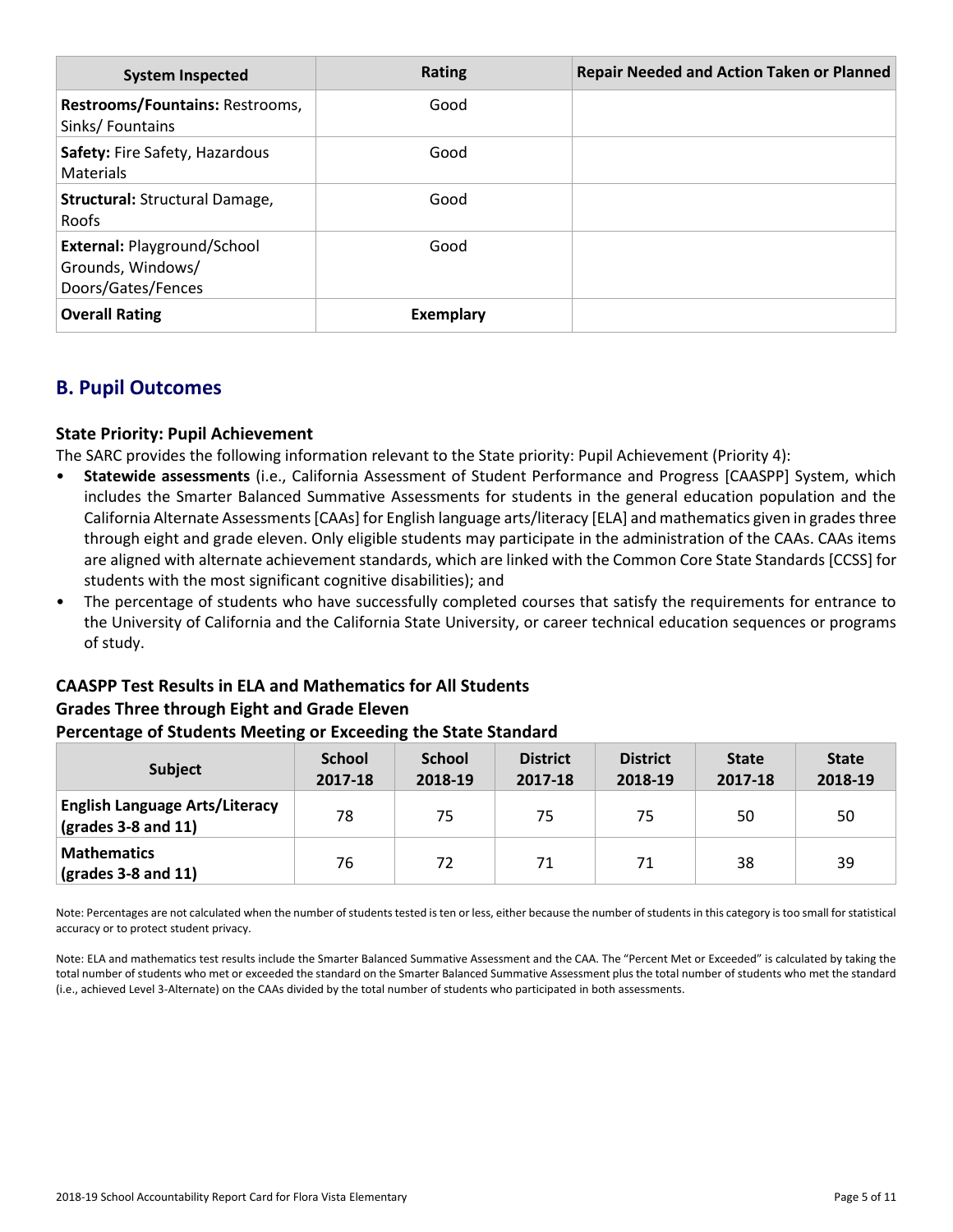### **CAASPP Test Results in ELA by Student Group Grades Three through Eight and Grade Eleven (School Year 2018-19)**

| <b>Student Group</b>                                 | <b>Total</b><br><b>Enrollment</b> | <b>Number</b><br><b>Tested</b> | Percent<br><b>Tested</b> | Percent<br><b>Not</b><br><b>Tested</b> | Percent<br>Met or<br><b>Exceeded</b> |
|------------------------------------------------------|-----------------------------------|--------------------------------|--------------------------|----------------------------------------|--------------------------------------|
| <b>All Students</b>                                  | 246                               | 236                            | 95.93                    | 4.07                                   | 75.00                                |
| <b>Male</b>                                          | 123                               | 119                            | 96.75                    | 3.25                                   | 74.79                                |
| <b>Female</b>                                        | 123                               | 117                            | 95.12                    | 4.88                                   | 75.21                                |
| <b>Black or African American</b>                     | $-$                               | $-$                            | $\qquad \qquad -$        | $\overline{\phantom{a}}$               | --                                   |
| American Indian or Alaska Native                     | $-$                               | $\overline{\phantom{a}}$       | $\qquad \qquad -$        | $\overline{\phantom{a}}$               | $\overline{\phantom{m}}$             |
| Asian                                                | 12                                | 12                             | 100.00                   | 0.00                                   | 83.33                                |
| <b>Filipino</b>                                      | $-$                               | $\qquad \qquad -$              | --                       | $\overline{\phantom{a}}$               | $\overline{\phantom{a}}$             |
| <b>Hispanic or Latino</b>                            | 25                                | 23                             | 92.00                    | 8.00                                   | 60.87                                |
| <b>Native Hawaiian or Pacific Islander</b>           |                                   |                                |                          |                                        |                                      |
| White                                                | 186                               | 179                            | 96.24                    | 3.76                                   | 75.98                                |
| <b>Two or More Races</b>                             | 18                                | 18                             | 100.00                   | 0.00                                   | 77.78                                |
| <b>Socioeconomically Disadvantaged</b>               | 25                                | 21                             | 84.00                    | 16.00                                  | 28.57                                |
| <b>English Learners</b>                              | $\overline{\phantom{a}}$          | $-$                            | $\qquad \qquad -$        | $\overline{a}$                         | $-$                                  |
| <b>Students with Disabilities</b>                    | 31                                | 28                             | 90.32                    | 9.68                                   | 35.71                                |
| <b>Students Receiving Migrant Education Services</b> |                                   |                                |                          |                                        |                                      |
| <b>Foster Youth</b>                                  | $\qquad \qquad -$                 | $-$                            | $\qquad \qquad -$        | $\overline{\phantom{a}}$               | $- -$                                |
| <b>Homeless</b>                                      |                                   |                                |                          |                                        |                                      |

Note: ELA test results include the Smarter Balanced Summative Assessment and the CAA. The "Percent Met or Exceeded" is calculated by taking the total number of students who met or exceeded the standard on the Smarter Balanced Summative Assessment plus the total number of students who met the standard (i.e., achieved Level 3-Alternate) on the CAAs divided by the total number of students who participated in both assessments.

Note: Double dashes (--) appear in the table when the number of students is ten or less, either because the number of students in this category is too small for statistical accuracy or to protect student privacy.

Note: The number of students tested includes all students who participated in the test whether they received a score or not; however, the number of students tested is not the number that was used to calculate the achievement level percentages. The achievement level percentages are calculated using only students who received scores.

### **CAASPP Test Results in Mathematics by Student Group Grades Three through Eight and Grade Eleven (School Year 2018-19)**

| <b>Student Group</b> | <b>Total</b><br><b>Enrollment</b> | <b>Number</b><br><b>Tested</b> | Percent<br><b>Tested</b> | Percent<br><b>Not</b><br><b>Tested</b> | Percent<br>Met or<br><b>Exceeded</b> |
|----------------------|-----------------------------------|--------------------------------|--------------------------|----------------------------------------|--------------------------------------|
| <b>All Students</b>  | 246                               | 237                            | 96.34                    | 3.66                                   | 72.15                                |
| <b>Male</b>          | 123                               | 120                            | 97.56                    | 2.44                                   | 75.00                                |
| Female               | 123                               | 117                            | 95.12                    | 4.88                                   | 69.23                                |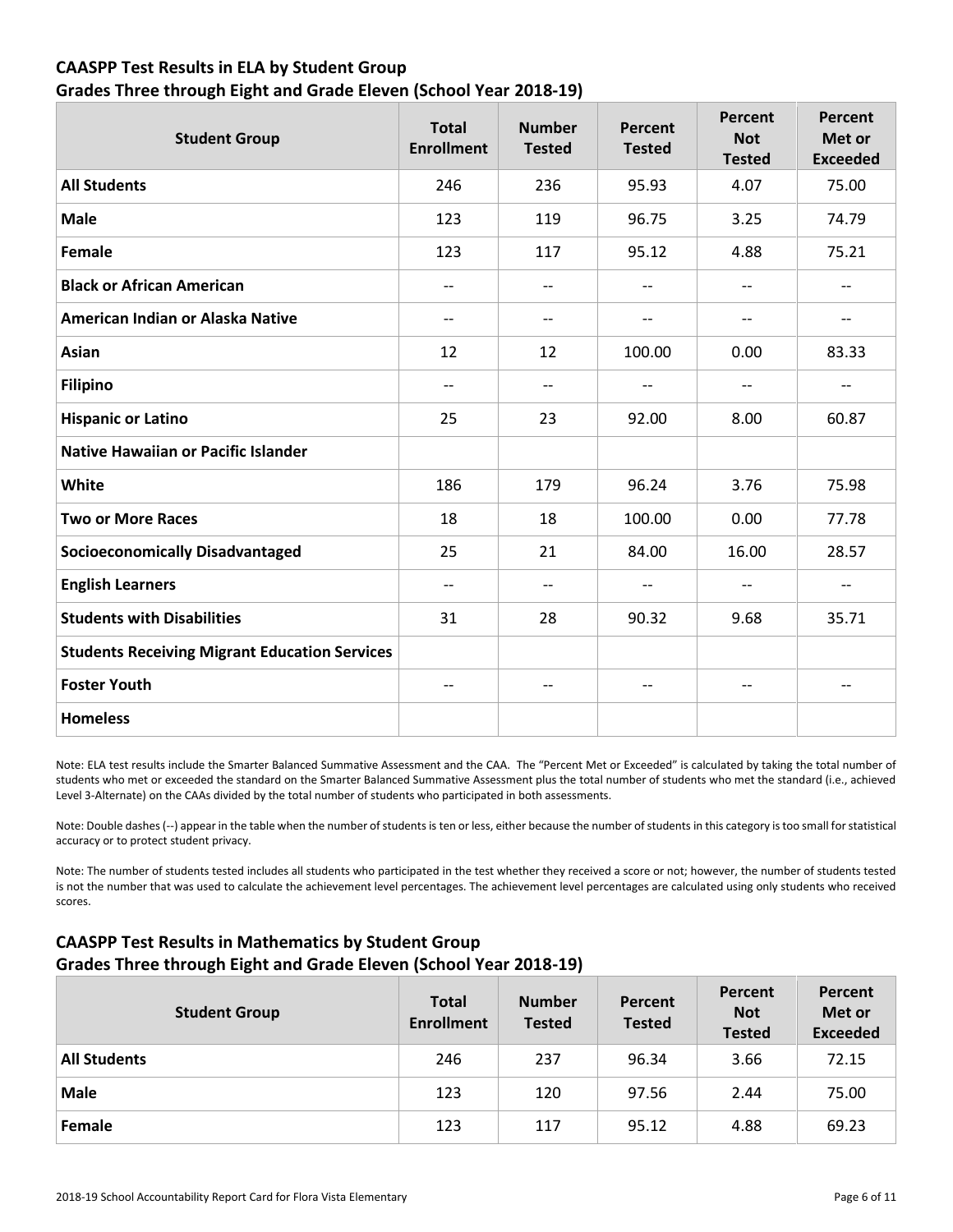| <b>Student Group</b>                                 | <b>Total</b><br><b>Enrollment</b> | <b>Number</b><br><b>Tested</b> | Percent<br><b>Tested</b> | Percent<br><b>Not</b><br><b>Tested</b> | Percent<br>Met or<br><b>Exceeded</b> |
|------------------------------------------------------|-----------------------------------|--------------------------------|--------------------------|----------------------------------------|--------------------------------------|
| <b>Black or African American</b>                     | --                                | --                             | $\overline{\phantom{m}}$ | --                                     | --                                   |
| American Indian or Alaska Native                     | $\overline{\phantom{m}}$          | --                             | $\overline{\phantom{m}}$ | --                                     | --                                   |
| Asian                                                | 12                                | 12                             | 100.00                   | 0.00                                   | 83.33                                |
| <b>Filipino</b>                                      | $-$                               | --                             | $\qquad \qquad -$        | --                                     | --                                   |
| <b>Hispanic or Latino</b>                            | 25                                | 24                             | 96.00                    | 4.00                                   | 58.33                                |
| <b>Native Hawaiian or Pacific Islander</b>           |                                   |                                |                          |                                        |                                      |
| White                                                | 186                               | 179                            | 96.24                    | 3.76                                   | 72.63                                |
| <b>Two or More Races</b>                             | 18                                | 18                             | 100.00                   | 0.00                                   | 83.33                                |
| <b>Socioeconomically Disadvantaged</b>               | 25                                | 22                             | 88.00                    | 12.00                                  | 31.82                                |
| <b>English Learners</b>                              | $-$                               | --                             | $\overline{\phantom{m}}$ | --                                     | --                                   |
| <b>Students with Disabilities</b>                    | 31                                | 28                             | 90.32                    | 9.68                                   | 28.57                                |
| <b>Students Receiving Migrant Education Services</b> |                                   |                                |                          |                                        |                                      |
| <b>Foster Youth</b>                                  | $-\!$ $\!-$                       | --                             | $\overline{\phantom{m}}$ | $\overline{\phantom{m}}$               | $--$                                 |
| <b>Homeless</b>                                      |                                   |                                |                          |                                        |                                      |

Note: Mathematics test results include the Smarter Balanced Summative Assessment and the CAA. The "Percent Met or Exceeded" is calculated by taking the total number of students who met or exceeded the standard on the Smarter Balanced Summative Assessment plus the total number of students who met the standard (i.e., achieved Level 3-Alternate) on the CAAs divided by the total number of students who participated in both assessments.

Note: Double dashes (--) appear in the table when the number of students is ten or less, either because the number of students in this category is too small for statistical accuracy or to protect student privacy.

Note: The number of students tested includes all students who participated in the test whether they received a score or not; however, the number of students tested is not the number that was used to calculate the achievement level percentages. The achievement level percentages are calculated using only students who received scores.

### **CAASPP Test Results in Science for All Students Grades Five, Eight, and Ten Percentage of Students Meeting or Exceeding the State Standard**

| <b>Subject</b>                        | <b>School</b> | <b>School</b> | <b>District</b> | <b>District</b> | <b>State</b> | <b>State</b> |
|---------------------------------------|---------------|---------------|-----------------|-----------------|--------------|--------------|
|                                       | 2017-18       | 2018-19       | 2017-18         | 2018-19         | 2017-18      | 2018-19      |
| Science (grades 5, 8 and high school) | N/A           | N/A           | N/A             | N/A             | N/A          | N/A          |

Note: Cells with N/A values do not require data.

Note: This is a placeholder for the California Science Test (CAST) which was administered operationally during the 2018-19 school year. However, these data are not available for inclusion in the 2018-19 SARC posting due February 1, 2020. These data will be included in the 2019-20 SARC posting due February 1, 2021.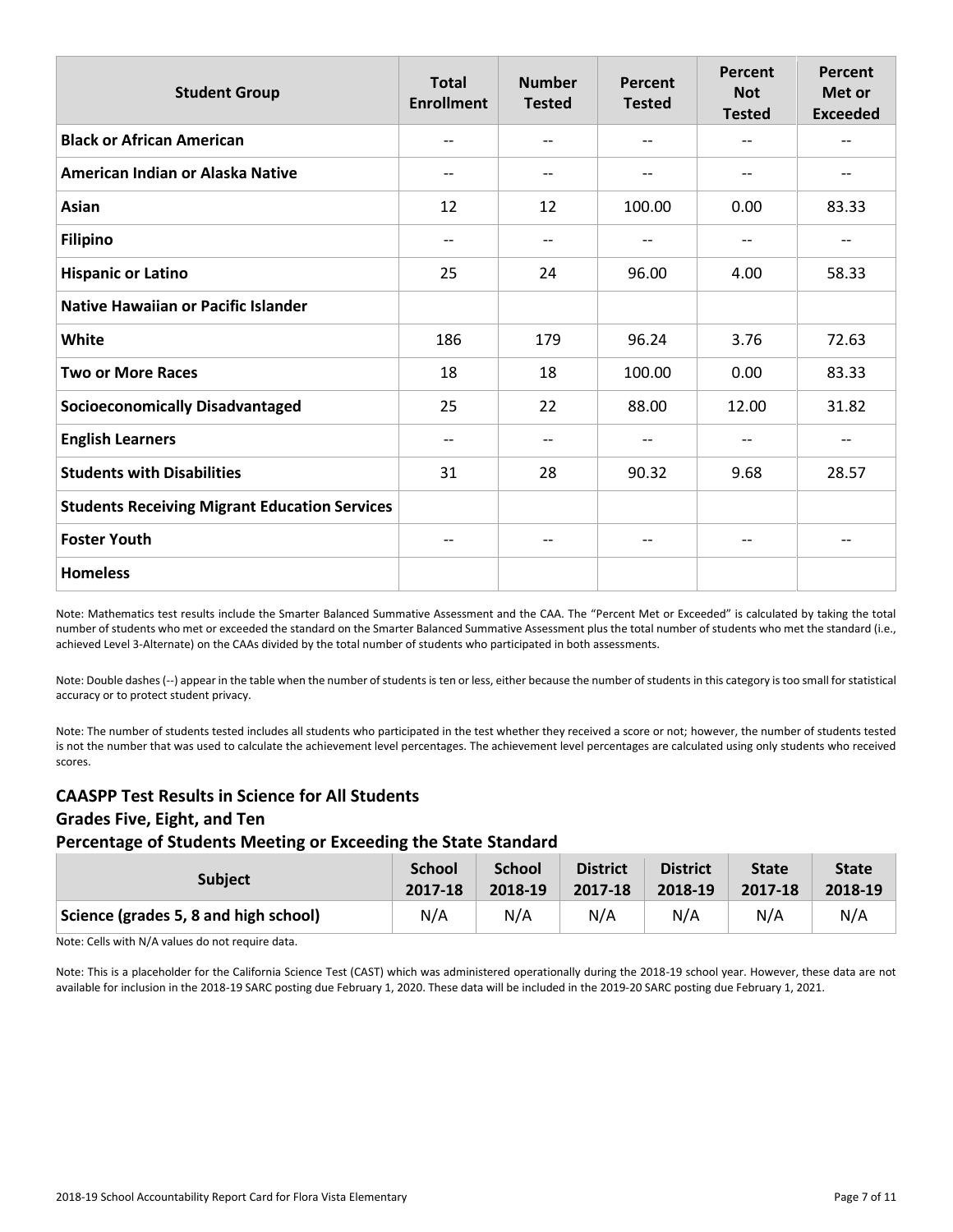### **State Priority: Other Pupil Outcomes**

The SARC provides the following information relevant to the State priority: Other Pupil Outcomes (Priority 8):

Pupil outcomes in the subject areas of physical education.

| Grade Level | <b>Percentage of Students</b> | <b>Percentage of Students</b> | <b>Percentage of Students</b> |
|-------------|-------------------------------|-------------------------------|-------------------------------|
|             | <b>Meeting Four of Six</b>    | <b>Meeting Five of Six</b>    | <b>Meeting Six of Six</b>     |
|             | <b>Fitness Standards</b>      | <b>Fitness Standards</b>      | <b>Fitness Standards</b>      |
|             | 7.0                           | 21.1                          | 57.9                          |

### **California Physical Fitness Test Results (School Year 2018-19)**

Note: Percentages are not calculated and double dashes (--) appear in the table when the number of students tested is ten or less, either because the number of students in this category is too small for statistical accuracy or to protect student privacy.

# **C. Engagement**

### **State Priority: Parental Involvement**

The SARC provides the following information relevant to the State priority: Parental Involvement (Priority 3):

• Efforts the school district makes to seek parent input in making decisions for the school district and each school site.

### **Opportunities for Parental Involvement (School Year 2019-20)**

Flora Vista offers a variety of events, programs and activities throughout the school year for parents to become actively involved in their child's school and education. Our Back-to-School Fall Social, Spring Auction, Performing Arts Nights, Academic Contests, Spring Social, Wellness Week, and Walk to School Week are just a few of the many activities and events open to parents. Parent and school-community organizations are extremely supportive of the educational program at Flora Vista. Organizations include the Parent Teacher Association (PTA), Encinitas Educational Foundation, Dad's Club, Restaurant Nights, Matching Corporate Donations, and more. All volunteers participate in an orientation and training.

### **State Priority: School Climate**

The SARC provides the following information relevant to the State priority: School Climate (Priority 6):

- Pupil suspension rates;
- Pupil expulsion rates; and
- Other local measures on the sense of safety.

### **Suspensions and Expulsions**

| Rate               | <b>School</b><br>2016-17 | <b>School</b><br>2017-18 | <b>School</b><br>2018-19 | <b>District</b><br>2016-17 | <b>District</b><br>2017-18 | <b>District</b><br>2018-19 | <b>State</b><br>2016-17 | <b>State</b> | <b>State</b><br>$2017 - 18$ 2018-19 |
|--------------------|--------------------------|--------------------------|--------------------------|----------------------------|----------------------------|----------------------------|-------------------------|--------------|-------------------------------------|
| <b>Suspensions</b> | 0.4                      | 0.2                      | 0.2                      | 0.3                        | 0.4                        | 0.2                        | 3.6                     | 3.5          | 3.5                                 |
| <b>Expulsions</b>  | 0.0                      | 0.0                      | 0.0                      | 0.0                        | 0.0                        | 0.0                        | 0.1                     |              | 0.1                                 |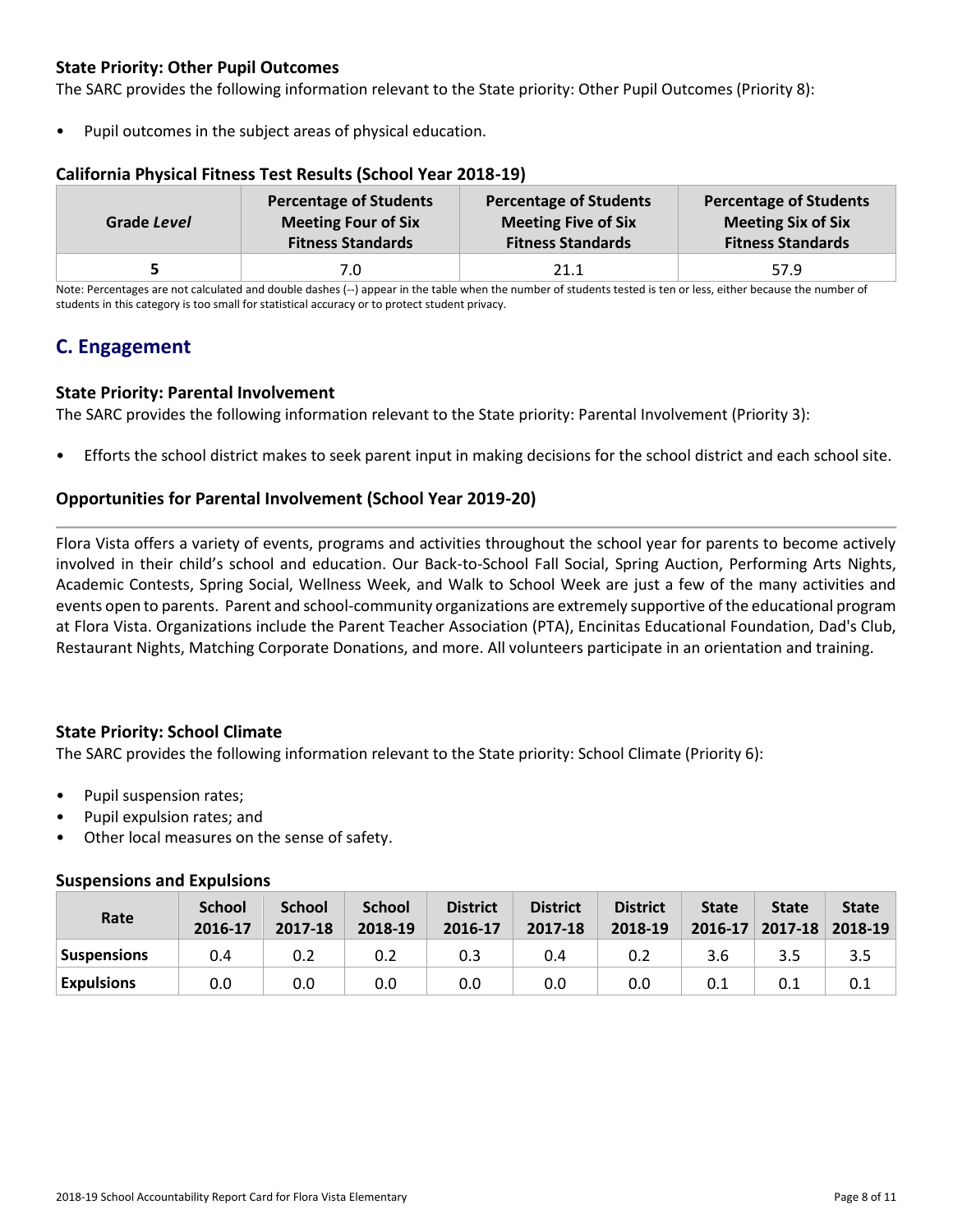### **School Safety Plan (School Year 2019-20)**

Maintaining a safe and orderly environment is essential to learning. The Comprehensive School Safety Plan (CSSP) is developed by Flora Vista Elementary in consultation with local law enforcement/Emergency Preparedness staff, School Site Council (SSC) and Administrative Services in order to comply with Senate Bill 187. It was most recently updated and reviewed in September 2019 and accepted by the Board of Trustees in November 2019.

The CSSP includes elements such as emergency plans and procedures, including the Run, Hide, Fight Model, the School Protection Evacuation Plan for Wildfire, school rules and school dress codes. Fire drills are conducted monthly, earthquake drills are held four times a year, and two lockdown exercise drills are practiced each year. All schools in the district are closed campuses, and visitors must immediately register in the school office before entering the campus. School access is monitored by administrators, teachers and other school staff.

# **D. Other SARC Information**

The information in this section is required to be in the SARC but is not included in the state priorities for LCFF.

| Grade<br>Level | Average<br><b>Class</b><br><b>Size</b> | # of<br><b>Size</b><br>$1 - 20$ | # of<br><b>Size</b><br>$21 - 32$ | # of<br> Classes* Classes* Classes* <br><b>Size</b><br>$33+$ | 2016-17 2016-17 2016-17 2016-17 2017-18 2017-18 2017-18 2017-18 2017-18 2018-19 2018-19 2018-19 2018-19<br>Average<br><b>Class</b><br><b>Size</b> | # of<br><b>Size</b><br>$1 - 20$ | # of<br><b>Size</b><br>$21 - 32$ | # of<br> Classes* Classes* Classes* <br><b>Size</b><br>$33+$ | Average<br><b>Class</b><br><b>Size</b> | # of<br> Classes* Classes* Classes*<br><b>Size</b><br>$1 - 20$ | # of<br><b>Size</b><br>21-32 | # of<br><b>Size</b><br>$33+$ |
|----------------|----------------------------------------|---------------------------------|----------------------------------|--------------------------------------------------------------|---------------------------------------------------------------------------------------------------------------------------------------------------|---------------------------------|----------------------------------|--------------------------------------------------------------|----------------------------------------|----------------------------------------------------------------|------------------------------|------------------------------|
| K              | 22                                     |                                 | 3                                |                                                              | 23                                                                                                                                                |                                 | 3                                |                                                              | 23                                     |                                                                | 3                            |                              |
| $\mathbf{1}$   | 23                                     |                                 | $\mathcal{L}$                    |                                                              | 24                                                                                                                                                |                                 | 3                                |                                                              | 24                                     |                                                                | 3                            |                              |
| $\overline{2}$ | 24                                     |                                 | 3                                |                                                              | 24                                                                                                                                                |                                 | $\mathcal{P}$                    |                                                              | 23                                     |                                                                | 3                            |                              |
| 3              | 21                                     |                                 | 3                                |                                                              | 23                                                                                                                                                |                                 | 3                                |                                                              | 24                                     |                                                                | 2                            |                              |
| 4              | 30                                     |                                 | $\overline{2}$                   |                                                              | 30                                                                                                                                                |                                 | $\overline{2}$                   |                                                              | 25                                     |                                                                | $\overline{2}$               |                              |
| 5              | 31                                     |                                 | $\overline{2}$                   |                                                              | 28                                                                                                                                                |                                 | $\overline{2}$                   |                                                              | 27                                     |                                                                | 2                            |                              |
| 6              | 30                                     |                                 | 3                                |                                                              | 28                                                                                                                                                |                                 | 3                                |                                                              | 30                                     |                                                                | 3                            |                              |
| Other**        |                                        |                                 |                                  |                                                              |                                                                                                                                                   |                                 |                                  |                                                              |                                        |                                                                |                              |                              |

### **Average Class Size and Class Size Distribution (Elementary)**

\*Number of classes indicates how many classes fall into each size category (a range of total students per class). \*\* "Other" category is for multi-grade level classes.

### **Ratio of Academic Counselors to Pupils (School Year 2018-19)**

| .                    | Ratio             |
|----------------------|-------------------|
| Academic Counselors* | $\cdot$<br>$\sim$ |

\*One Full Time Equivalent (FTE) equals one staff member working full time; one FTE could also represent two staff members who each work 50 percent of full time.

### **Student Support Services Staff (School Year 2018-19)**

| <b>Title</b>                                                         | Number of FTE*<br><b>Assigned to School</b> |
|----------------------------------------------------------------------|---------------------------------------------|
| <b>Counselor (Academic, Social/Behavioral or Career Development)</b> |                                             |
| Library Media Teacher (Librarian)                                    |                                             |
| Library Media Services Staff (Paraprofessional)                      |                                             |
| Psychologist                                                         | 1.5                                         |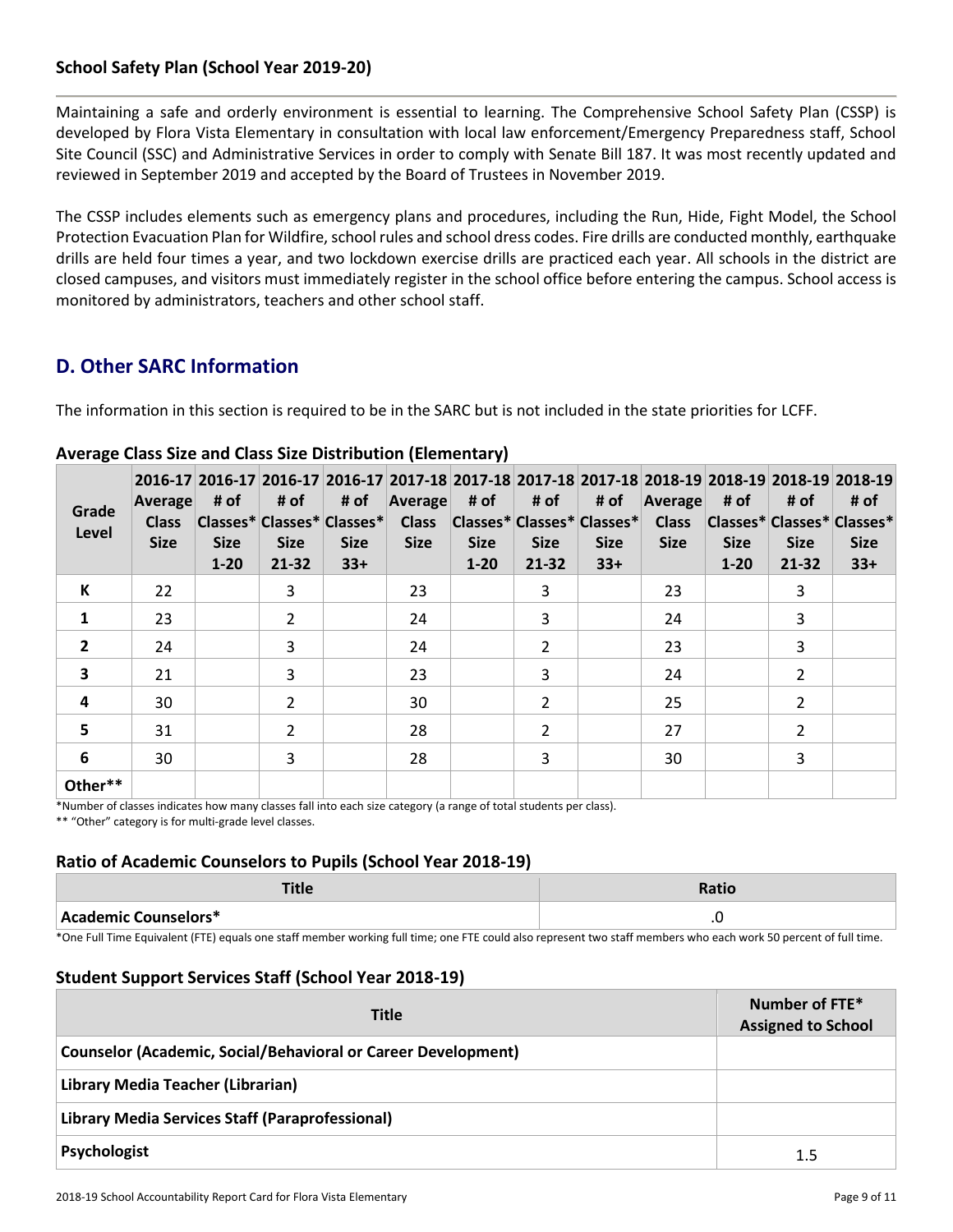| <b>Title</b>                              | Number of FTE*<br><b>Assigned to School</b> |
|-------------------------------------------|---------------------------------------------|
| <b>Social Worker</b>                      |                                             |
| Speech/Language/Hearing Specialist        | 3.2                                         |
| <b>Resource Specialist (non-teaching)</b> | 4.5                                         |

\*One Full Time Equivalent (FTE) equals one staff member working full time; one FTE could also represent two staff members who each work 50 percent of full time.

### **Expenditures Per Pupil and School Site Teacher Salaries (Fiscal Year 2017-18)**

| Level                                                | <b>Total</b><br><b>Expenditures</b><br><b>Per Pupil</b> | <b>Expenditures</b><br><b>Per Pupil</b><br>(Restricted) | <b>Expenditures</b><br><b>Per Pupil</b><br>(Unrestricted) | Average<br><b>Teacher</b><br><b>Salary</b> |
|------------------------------------------------------|---------------------------------------------------------|---------------------------------------------------------|-----------------------------------------------------------|--------------------------------------------|
| <b>School Site</b>                                   | \$8,806.09                                              | \$0                                                     | \$8,806.09                                                | \$78,510.00                                |
| <b>District</b>                                      | N/A                                                     | N/A                                                     | \$8,580.00                                                | \$80,974.00                                |
| <b>Percent Difference - School Site and District</b> | N/A                                                     | N/A                                                     | 2.6                                                       | $-21.3$                                    |
| <b>State</b>                                         | N/A                                                     | N/A                                                     | \$7,506.64                                                | \$82,663.00                                |
| <b>Percent Difference - School Site and State</b>    | N/A                                                     | N/A                                                     | 22.6                                                      | $-22.9$                                    |

Note: Cells with N/A values do not require data.

**The California Department of Education issued guidance to LEAs on August 1, 2018, regarding how to calculate school-level per-pupil expenditures that will be reported on 2018-19 report cards.**

### **Types of Services Funded (Fiscal Year 2018-19)**

In addition to general fund State funding, Encinitas Union School District receives State and Federal categorical funding for special programs that include categorical, special education and support programs such as Special Education, Title I, Title II and Title III, where applicable, Mental Health and Instructional Materials.

### **Teacher and Administrative Salaries (Fiscal Year 2017-18)**

| Category                                             | <b>District</b><br>Amount | <b>State Average</b><br><b>For Districts</b><br>In Same Category |
|------------------------------------------------------|---------------------------|------------------------------------------------------------------|
| <b>Beginning Teacher Salary</b>                      | \$45,545                  | \$45,741                                                         |
| <b>Mid-Range Teacher Salary</b>                      | \$75,064                  | \$81,840                                                         |
| <b>Highest Teacher Salary</b>                        | \$111,331                 | \$102,065                                                        |
| <b>Average Principal Salary (Elementary)</b>         | \$132,290                 | \$129,221                                                        |
| <b>Average Principal Salary (Middle)</b>             | \$0                       | \$132,874                                                        |
| <b>Average Principal Salary (High)</b>               | \$0                       | \$128,660                                                        |
| <b>Superintendent Salary</b>                         | \$231,817                 | \$224,581                                                        |
| <b>Percent of Budget for Teacher Salaries</b>        | 40%                       | 36%                                                              |
| <b>Percent of Budget for Administrative Salaries</b> | 6%                        | 5%                                                               |

For detailed information on salaries, see the CDE Certificated Salaries & Benefits web page at https://www.cde.ca.gov/ds/fd/cs/.